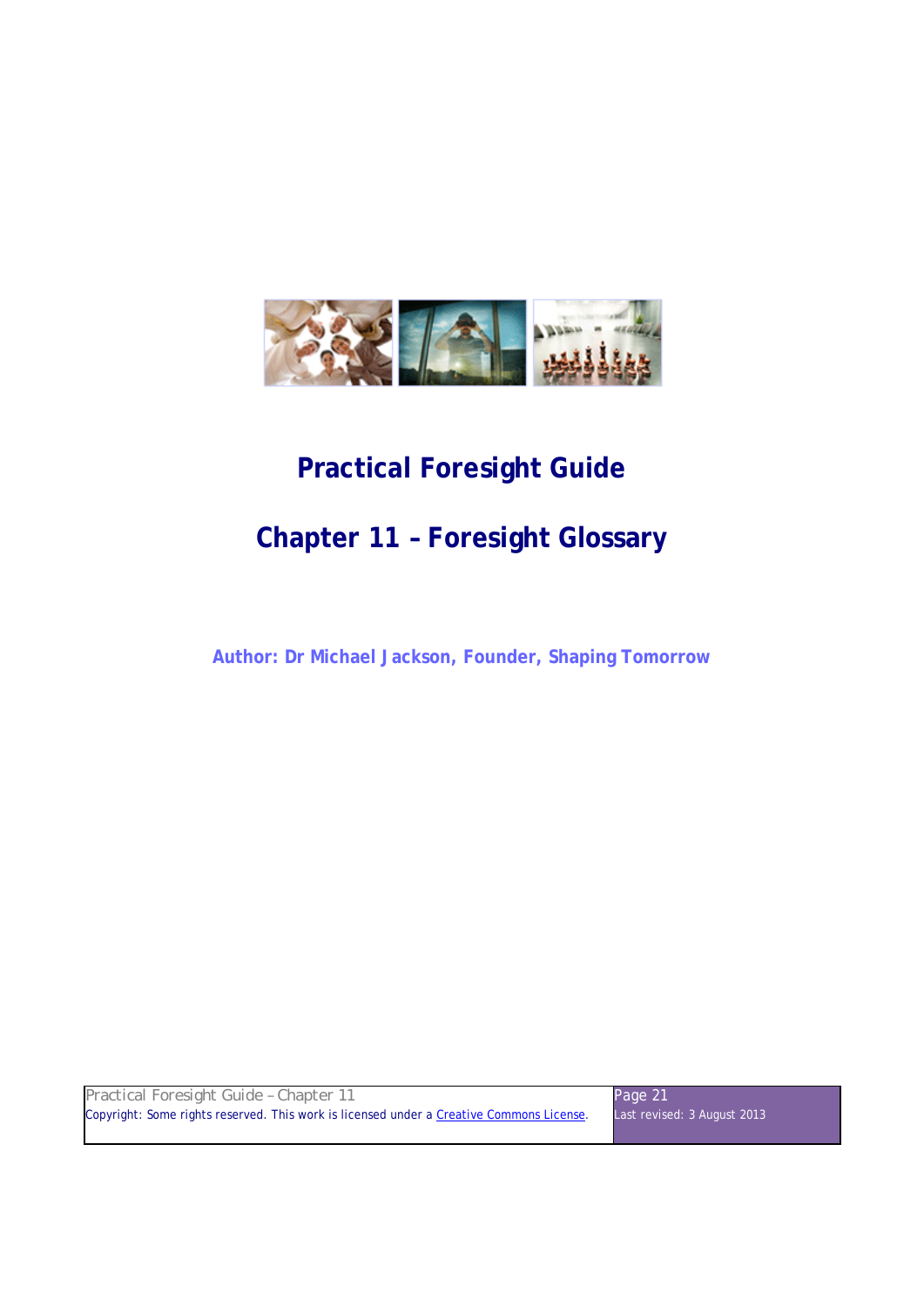| Practical Foresight Guide - Chapter 11                                                   | Page 21                     |
|------------------------------------------------------------------------------------------|-----------------------------|
| Copyright: Some rights reserved. This work is licensed under a Creative Commons License. | Last revised: 3 August 2013 |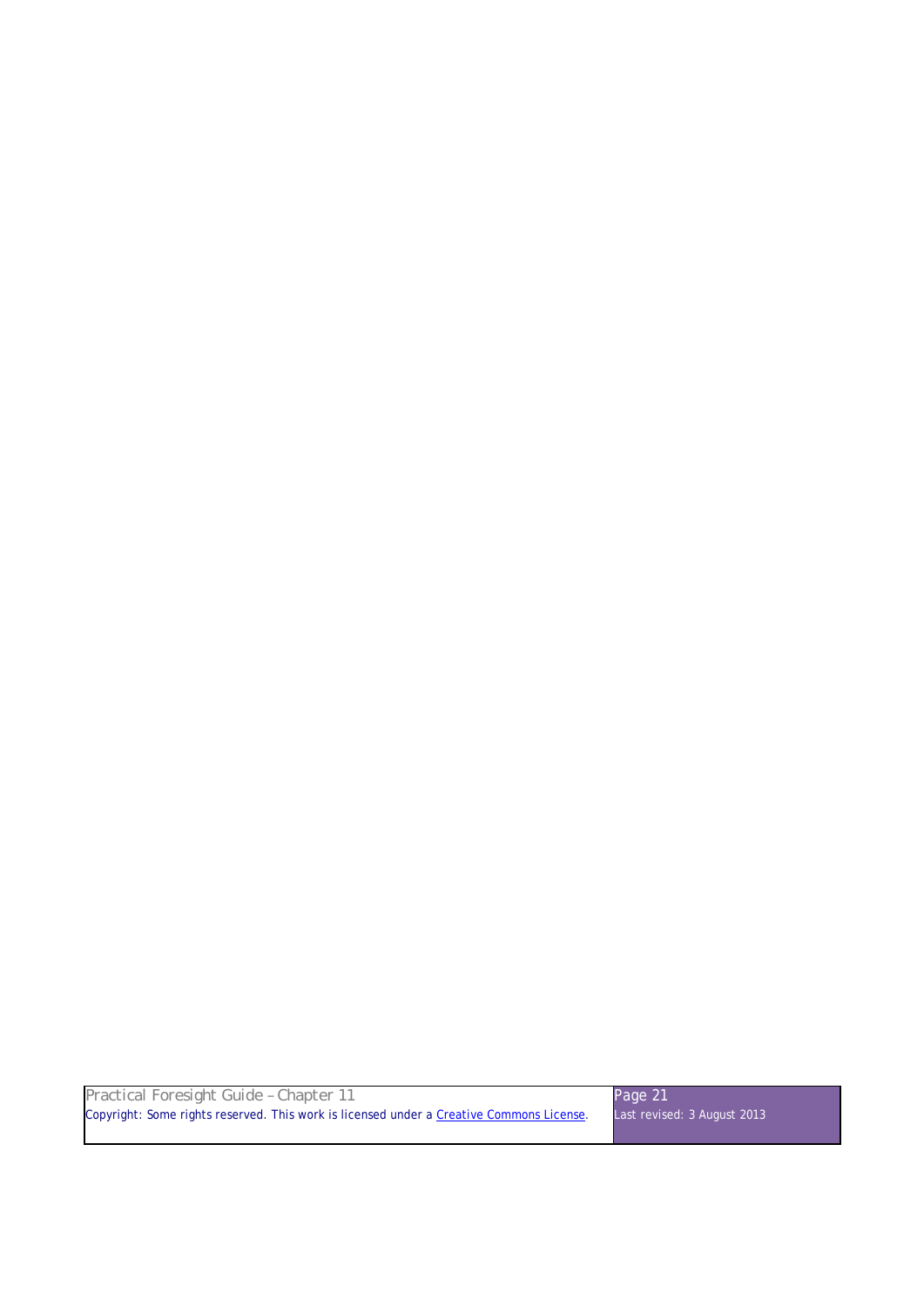## **11.0 Foresight glossary**

- Actor: any stakeholder (person, group or organization) that can affect a system under study.
- Action research: comparative research on the conditions and effects of various forms of social action and research leading to social action
- Action science: one of the major theories within action research and designed to generate knowledge that is both theoretically valid and practically useful
- Act(ion): something done or performed.
- Adversarial collaboration: techniques) for adversaries to find mutual benefit and to agree to act in concert.
- Alert: alarm or warning.
- Allohistory: a history of what might have been
- Alternate future: a possible future that may or may not ever come to pass.
- Alternative futures: see scenario.
- Alternative history: a subgenre of speculative fiction that is set in a world in which history has diverged from history as it is generally known.
- Ambiguity: communication interpreted in more than one way.
- Analogy: the cognitive process of transferring information from a particular subject (the analogue or source) to another particular subject (the target).
- Analysis: examine in detail in order to discover meaning.
- Analytical hierarchy process: structured technique for helping people deal with complex decisions.
- Anticipation: forethought.
- Anticipatory action learning (AAL): a method that develops a unique style of questioning the future with the intent to transform organization and society.
- AQAL: stands for "all quadrants all levels", Ken Wilber argues that manifest reality is comprised of four domains, and that each domain, or "quadrant" has its own truth-standard, or test for validity. See Integral Futures.
- Archetype: common system structures that produce characteristic patterns of behaviour.
- Argument mapping: method to put a single hypothesis through a rigorous and step-wise test.
- Assumption surfacing: reveals the underlying assumptions of a policy or plan and helps create a map for exploring them.
- Autopoiesis: expresses a fundamental dialectic between structure and function
- Baby-boomer: a person who was born during the post-World War II baby boom between 1946 and the early 1960s.
- Backcasting: working backwards from a vision to the present day.
- Balanced feedback loop: a stabilizing, goal-seeking, regulating feedback loop, also known as a "negative feedback loop".
- Bellwether: any entity in a given arena that serves to create or influence trends or to presage future happenings.

| Practical Foresight Guide - Chapter 11                                                   | Page 21                     |
|------------------------------------------------------------------------------------------|-----------------------------|
| Copyright: Some rights reserved. This work is licensed under a Creative Commons License. | Last revised: 3 August 2013 |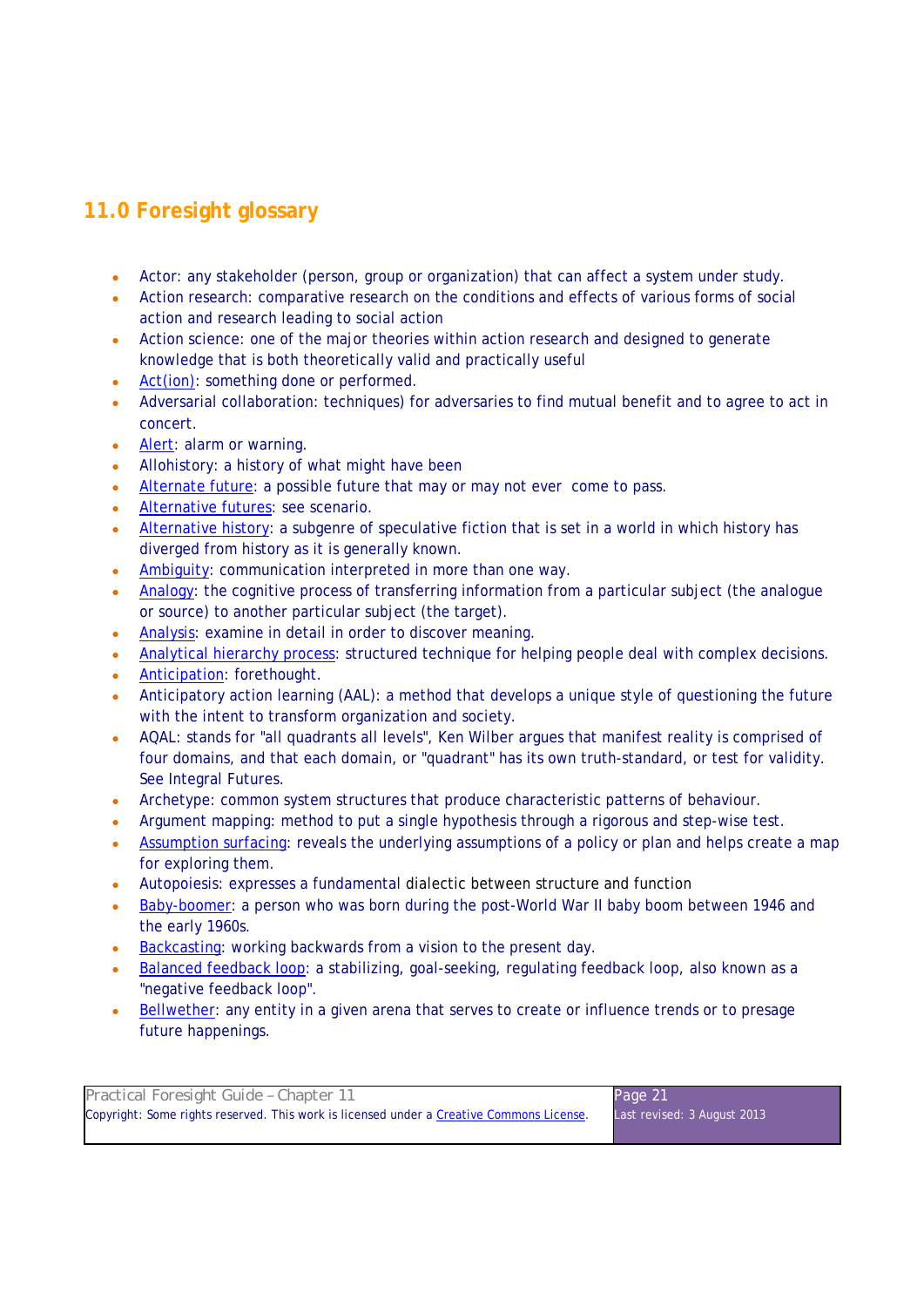- Benchmarking: a process in which organizations evaluate various aspects of their processes in relation to best practice, usually within their own sector.
- Bounded rationality: the logic that leads to decisions or actions that make sense within one part of the system but are not reasonable within a broader context or when seen as part of a wider system.
- Bibliometrics: a set of methods used to study or measure texts and information.
- Brainstorming: intensive discussion method to solve problems or generate ideas.
- Business model: defines the architecture of an organization ... expansion paths develop from there on out.
- Butterfly effect: encapsulates the more technical notion of sensitive dependence on initial conditions in chaos theory. Small variations of the initial condition of a dynamical system may produce large variations in the long term behavior of the system.
- Causal attribution: a necessary relationship between one event (called cause) and another event (called effect) which is the direct consequence (result) of the first.
- Causal layered analysis (CLA): a method for examining the causes of social change that produces forecasts as to the future course of those changes.
- Causal loop diagram (CLD): a diagram that aids in visualizing how interrelated variables and feedback loops affect one another without distinguishing between the natures of the interconnected variables
- Causal models: techniques used as a means to inquire into the causes of social phenomena and to generate a set of forecasts as to the future course of the phenomena.
- Causality. Relationships represented in cognitive maps and oval maps by an arrow where the arrow should be read as "leads to."
- Cause and effect analysis: identifies the root cause of a problem as distinct from the symptoms.
- Change agent: actor, influencer.
- Change management: to make or become different by systems engineering.
- Chaos: complete disorder, utter confusion.
- Chaos theory: describes the behavior of certain dynamical systems that is, systems whose state evolves with time - that may exhibit dynamics that are highly sensitive to initial conditions (popularly referred to as the butterfly effect).
- Chronology: sequenced events or actions in the order they occurred; see timeline.
- Citation analysis: the examination of the frequency and pattern of citations in articles and books.
- Citizen panels (juries): virtual or conference-based activity to uncover public concerns on critical issues.
- Concept fan: method to create a lot of creative solutions in a logical manner to see the bigger future.
- Cognitive bias: the human tendency to make systematic errors in certain circumstances based on cognitive factors rather than evidence
- Cognitive map: a mind map that represents the perspectives and inputs of an individual. Typically used to clarify or to communicate thinking
- Cognitive psychology: focuses primarily on human perception and cognition

| Practical Foresight Guide - Chapter 11                                                   | Page 21                     |
|------------------------------------------------------------------------------------------|-----------------------------|
| Copyright: Some rights reserved. This work is licensed under a Creative Commons License. | Last revised: 3 August 2013 |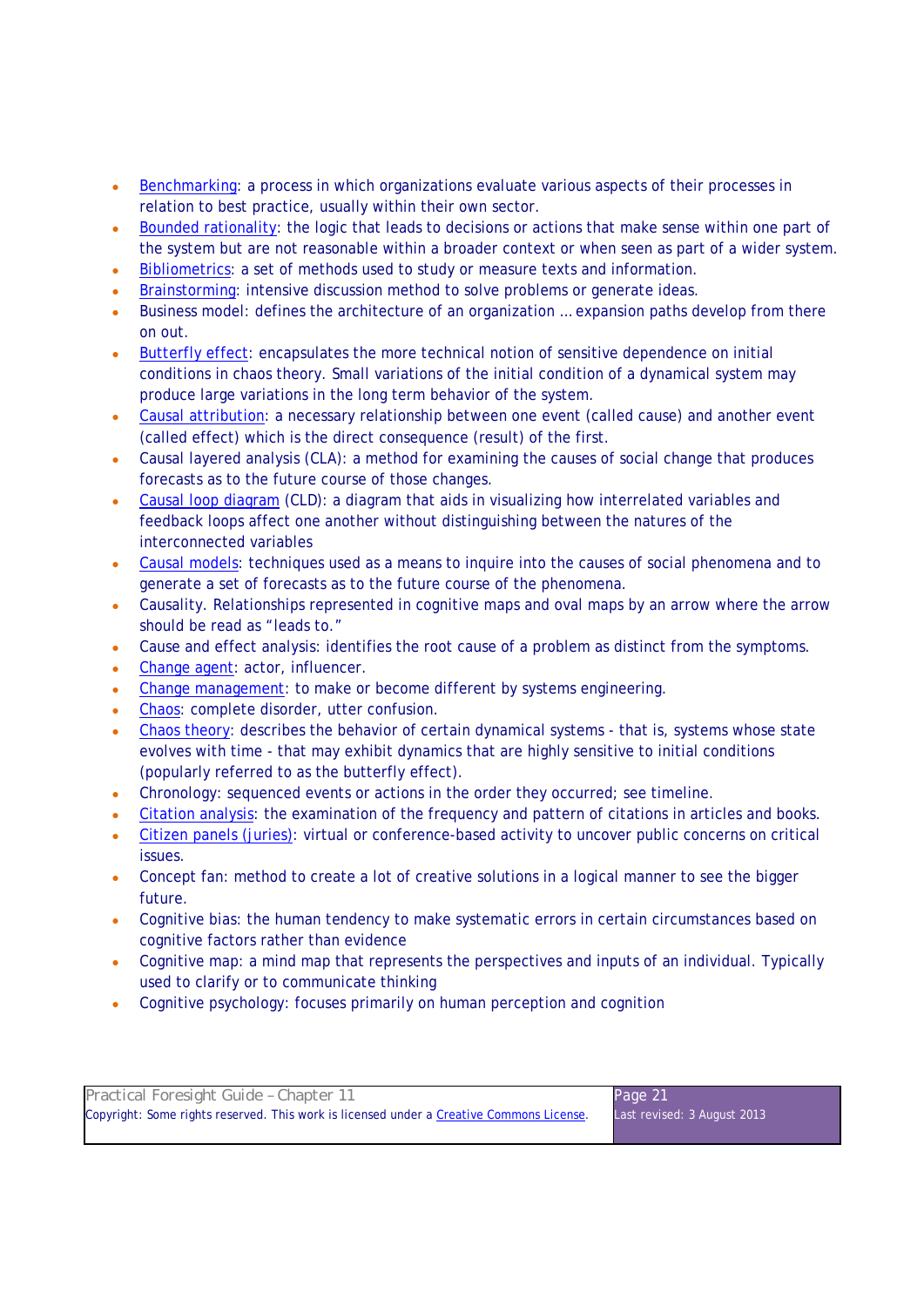- Cognitive science: used to describe the study of intelligence and is closely related to cognitive psychology but includes the use of algorithms to simulate behaviour in computer simulation and is closely related cybernetics
- Cohort: a group of subjects with a common defining characteristic typically age group.
- Competing hypotheses: a method to identify and refute all hypotheses arguments.
- Concept map: a mind map that represents the perspectives and inputs of multiple individuals
- Conjecture: a mathematical statement which appears likely to be true, but has not been formally proven to be true under the rules of mathematical logic. A statement based on inference and presumed to be real, true, or genuine though based on inconclusive grounds as opposed to a hypothesis, which is a testable statement
- Constructive technology assessment: studies the process of technological change.
- Content analysis: (sometimes called textual analysis) a standard methodology in the social sciences for studying the content of communication.
- Correlation: indicates the strength and direction of a linear relationship between two random variables.
- Co-incident indicator: an indicator that reflects changes happening in the present.
- Collaboration: to work with another or others on a joint project.
- Complexity: used to characterize something with many parts in intricate arrangement.
- Concept map: a mind map reflecting a single individual's thoughts
- Convergence: the blending of culture and ideas into a single product.
- Context analysis: see Environmental Scanning.
- Commentator: classifies commentators by whether their focus is on far, medium, or near term horizon.
- Complexity theory: the study of complex systems.
- Correlation: indicates the strength and direction of a linear relationship between two random variables.
- Critical technologies: evaluates the future impact and potential of super new and emerging technologies.
- Cross-impact analysis: analyses of conditional probabilities of events or issues and their impact on each other.
- Complexity manager: technique for assessing the likely outcome of a policy or strategy and to identify ways to manage risk and seize opportunities.
- Concept map: visual representations of how people perceive an interest topic.
- Cost-benefit analysis: a term that refers both to:
	- a formal discipline used to help appraise, or assess, the case for a project or proposal, which itself is a process known as project appraisal; and
		- an informal approach to making decisions of any kind.
- Counter-factual: seeks to explore history and historical incidents by means of extrapolating a timeline in which certain key historical events did not happen or had an outcome which was different from that which did in fact occur
- Counter-intuitive: counter to normal expectations.

| Practical Foresight Guide - Chapter 11                                                   | Page 21                     |
|------------------------------------------------------------------------------------------|-----------------------------|
| Copyright: Some rights reserved. This work is licensed under a Creative Commons License. | Last revised: 3 August 2013 |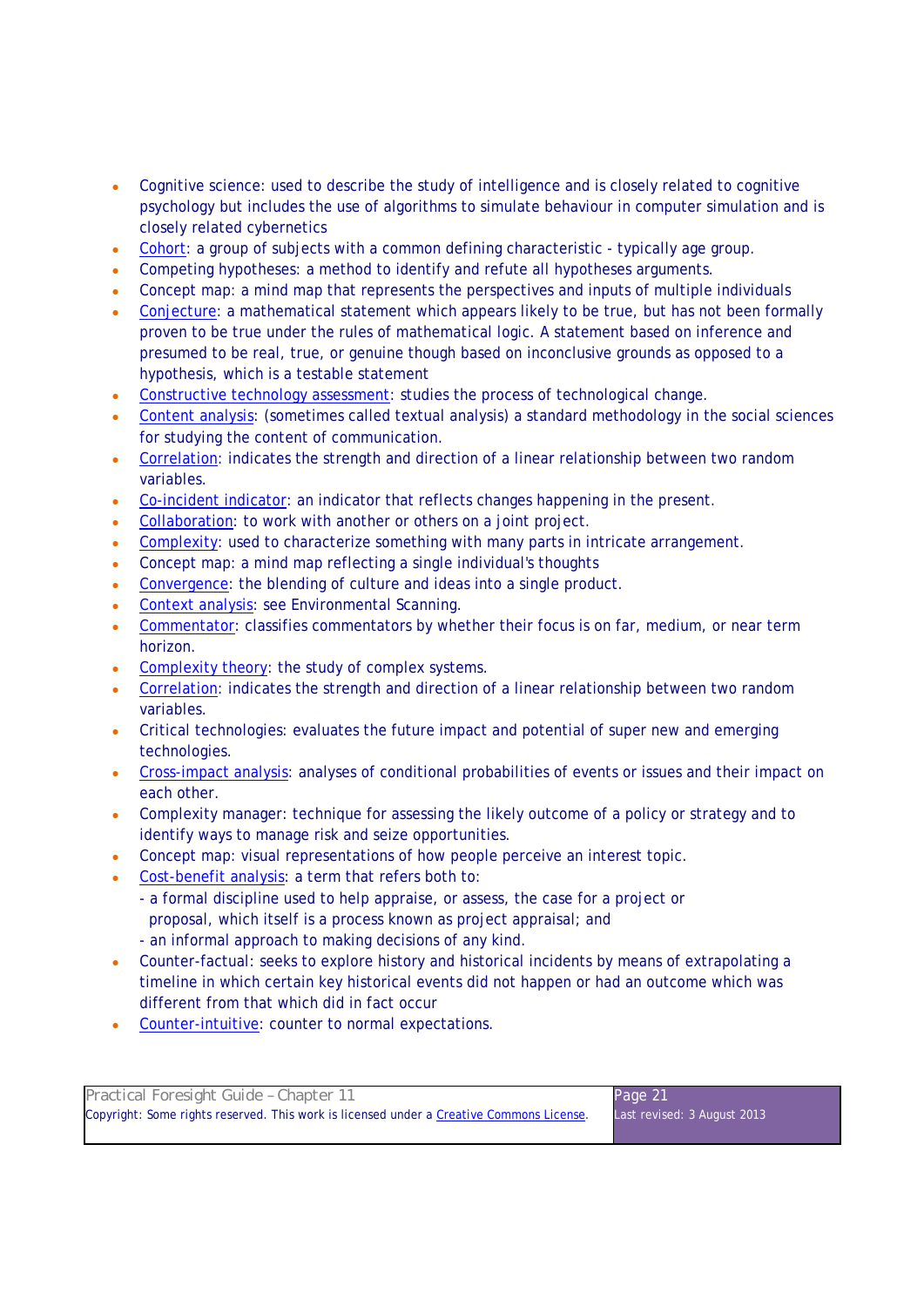- Creeping normalcy: refers to the way a major change can be accepted as normality if it happens slowly, in unnoticed increments, when it would be regarded as objectionable if it took place in a single step or short period
- Deception detection: a checklist method used in counter-intelligence.
- Decision: judgement, conclusion, verdict. The act of making up one's mind.
- Decision analysis: the discipline comprising the philosophy, theory, methodology, and professional practice necessary to address important decisions in a formal manner.
- Decision matrix: technique for determining trade-offs between competing choices.
- Decomposition: Breaking down a forecast into its component trends.
- Delphi method: a systematic, interactive forecasting method which relies on a panel of independent experts.
- Devil's Advocate: a technique to take a counter position against an offered decision or hypothesis.
- Diachronic: viewing the past through events or narrative to look for causes of change in history.
- Diagnostic reasoning: methods to apply hypothesis testing to the evaluation of significant new information.
- Diagram: used to represent a visually oriented form of communication, including pictures, drawings, video, causal loop diagrams, matrices, etc., as opposed to verbal, textual, or sentential communication.
- Diffusion: denotes the net motion from an area of high concentration to an area of low concentration.
- Dimensional analysis: a conceptual tool often applied in physics, chemistry, and engineering to understand physical situations involving a mix of different kinds of physical quantities.
- Discontinuity: major shift in a trend that is so drastic it cannot be accounted for by normal variation.
- Divergence: separation of culture and ideas into many products.
- Divination: the art or practice of discovering future events or unknown things the act or state of expecting or the state of being expected.
- Double-loop learning: involves not only recognizing the mismatch between actual and desired states, but also using the mismatch to evaluate and modify mental models and rules involved in determining an action to respond to the mismatch.
- Driving force: a cluster of individual trends on the same general subject moving trends in certain directions, broad in scope and long term in nature (for example, globalization).
- Dynamic equilibrium: the condition in which the state of a stock (its level or size) is steady and unchanging, despite inflows or outflows; this is possible only when all inflows equal all outflows.
- Dynamics: the behavior over time of a system or any of its components.
- Dystopia: any real or imaginary society with many undesirable features.
- Effective connections: comes from the study of nutrient flows in ecosystem food webs and represents the nature of supply of a nutrient.
- Effects: all the linked changes that change it self causes.
- Emerging issue: emerging issues reflect the potential impacts of changes and trends occurring in the wider business or policy context. They are often unclear, complex, and uncertain; may reflect

| Practical Foresight Guide - Chapter 11                                                   | Page 21                     |
|------------------------------------------------------------------------------------------|-----------------------------|
| Copyright: Some rights reserved. This work is licensed under a Creative Commons License. | Last revised: 3 August 2013 |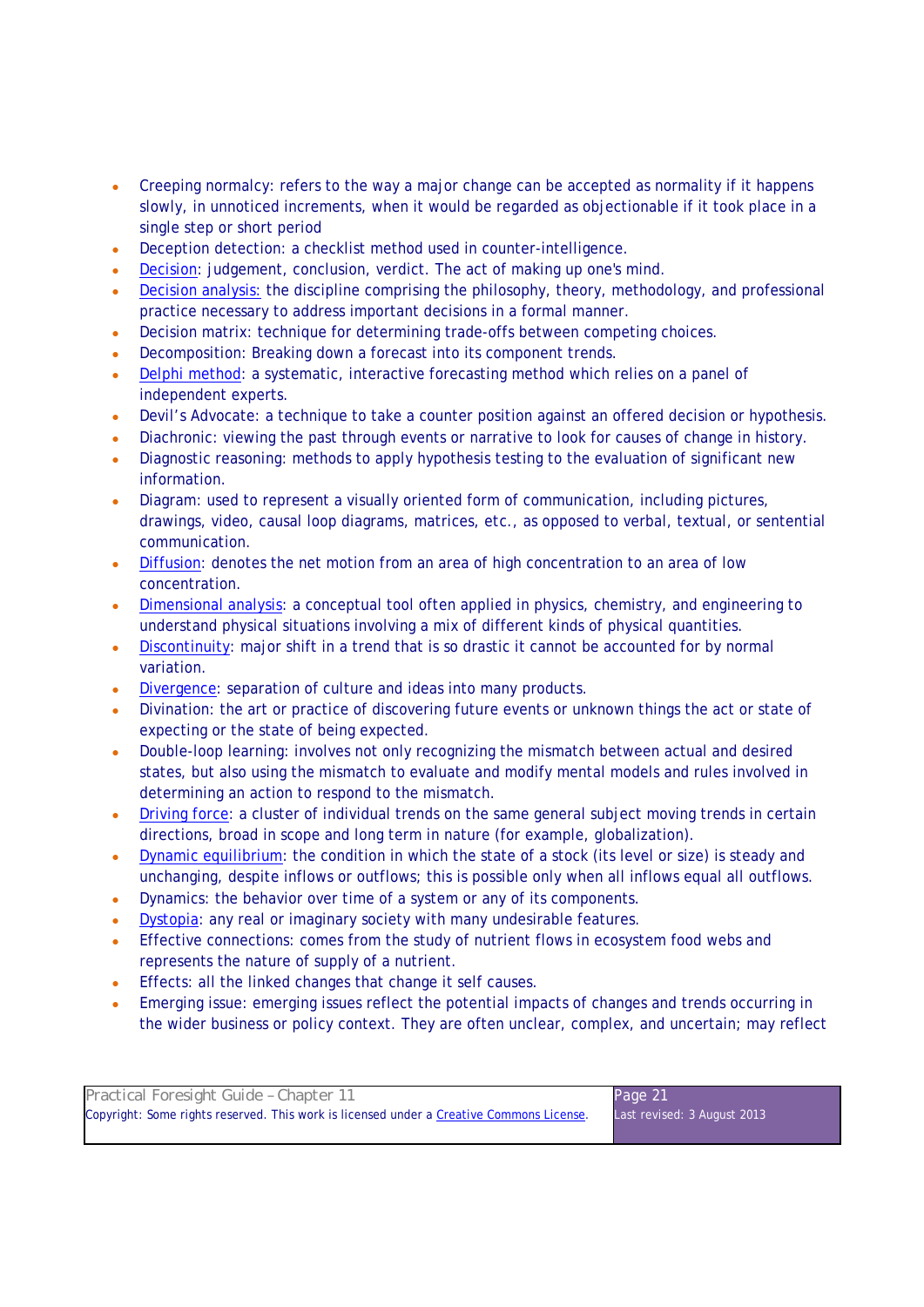conflict or differences across values or priorities among different groups; can shift in focus, priority and awareness – from fringe to mainstream - rapidly depending on the context within which they are occurring.

- Econometrics: concerned with the tasks of developing and applying quantitative or statistical methods to the study and elucidation of economic principles.
- Emerging Issues Analysis: seeks to identify trends that have not yet emerged, and may never fully emerge, from the periphery.
- Endogenous: means "arising from within," the opposite of exogenous.
- Entropy: the amount of disorder or randomness present in any system.
- Environmental impact assessment: an assessment of the likely positive and/or negative influence a project may have on the environment.
- Environmental scanning: process of collecting information to carry out a systematic analysis of the forces effecting organizations and identifying potential threats and opportunities with a view to generating future strategies.
- Episteme: the "apparatus" which makes possible the separation, not of the true from the false, but of what may be from what may not be characterised as scientific.
- Ethnography: a genre of writing that uses fieldwork to provide a descriptive study of human societies.
- Event: something happening in the internal or external organizational environment which can be observed and tracked; usually documented as a "scanning hit".
- Event sequence analysis: study of repetition in historical events
- Evolutionary development: a field of biology that compares the developmental processes of different animals and plants in an attempt to determine the ancestral relationship between organisms and how developmental processes evolved.
- Exogenous: see Endogenous.
- Expectancy: something expected especially on the basis of a norm or an average.
- Expert: knowledgeable person.
- Expert panel: a committee or jury used to decide some matter.
- Exploratory futures: futures research into plausible futures without consideration of desirability
- Extrapolation: extending a trend into the future by assuming the variables will continue to behave as they have in the past.
- Facta: events that have occurred and are knowable, as opposed to the future that is unknown and unknowable.
- Failure mode: procedure for analysis of potential failure modes within a system for the classification by severity or determination of the failure's effect upon the system.
- Feedback: a process whereby some proportion of the output signal of a system is passed (fed back) to the input.
- Feedback loop: the mechanism (rule or information flow or signal) that allows a change in a stock to affect a flow into or out of that same stock.
- Field Anomaly Relaxation Method: identifies key drivers for change and produces a set of possible future states.

| Practical Foresight Guide - Chapter 11                                                   | Page 21                     |
|------------------------------------------------------------------------------------------|-----------------------------|
| Copyright: Some rights reserved. This work is licensed under a Creative Commons License. | Last revised: 3 August 2013 |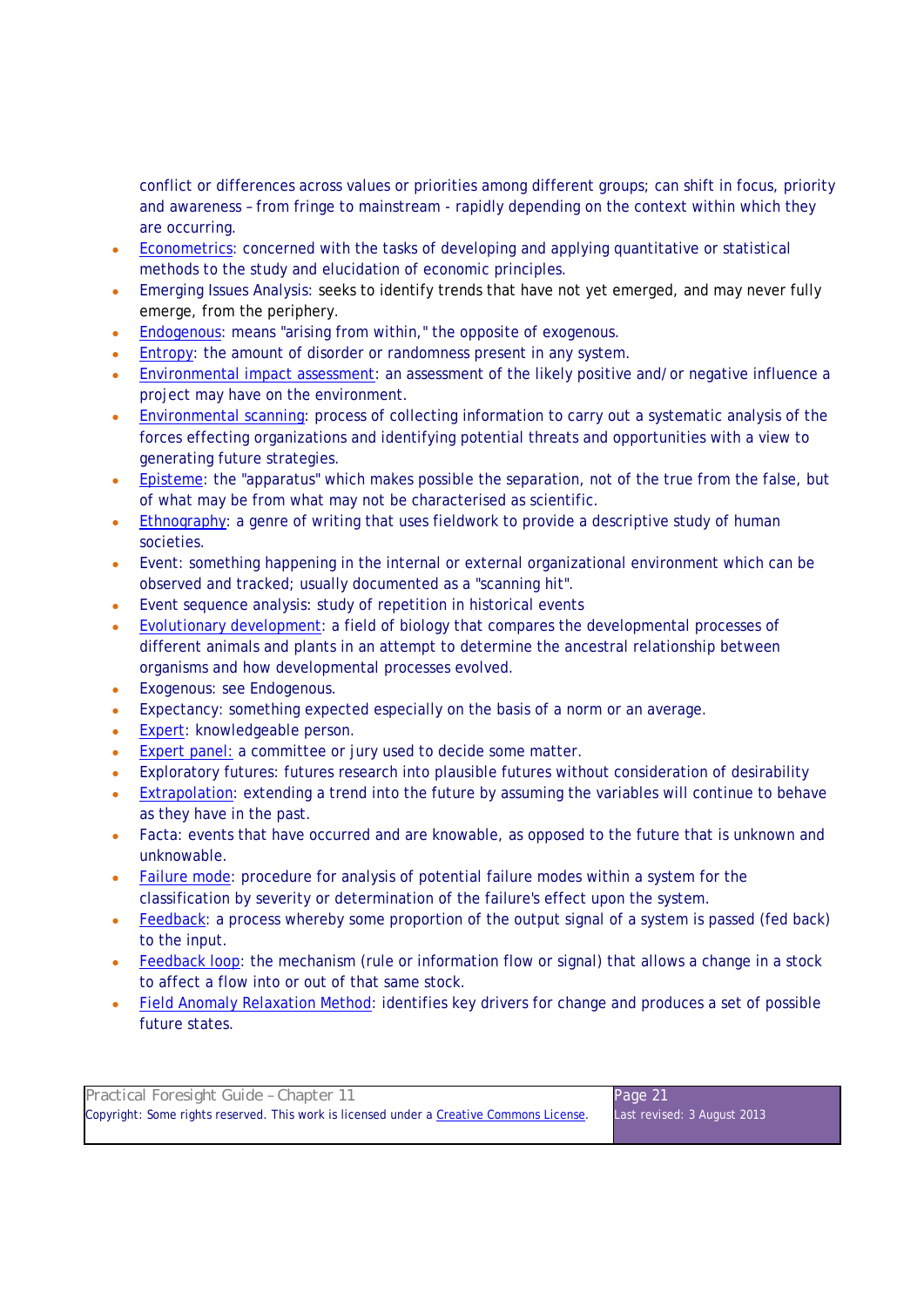- Flow: material or information that enters or leaves a stock over a period of time.
- Focus group: a form of qualitative research in which a group of people is asked about their attitude towards a product, service, concept, advertisement, idea, or packaging.
- Folksonomy: unstructured and uncontrolled arrangement of things using no classification system other than by the self-interested user.
- Force-field analysis: provides a framework for looking at the factors (forces) that influence a situation, originally social situations.
- Forecasting: an estimate/best guess of what might happen in the future but not a definitive prediction
- Foreknowledge: knowledge of an event or thing before it exists, prescience.
- Foresight: knowledge or insight gained by looking into the future, perception of the nature of events before they occur
- Futura: events that have not vet occurred and are unknowable, as opposed to the past that has occurred and is knowable
- Future: the time yet to come.
- Futures: routinely refers in the plural, as futures to emphasise the multiplicity of possible futures.
- Future history: a postulated history of the future that some science fiction authors construct as a common background for fiction.
- Future present: the present-day of the future any image describes, or the future considered as if we were living in it now, with our present its past.
- Future shock: too much change in too short a period of time.
- Future studies: the systematic exploration of the future.
- Futures thinking: see Futurology.
- Futures workshop: enables a group of people to develop new ideas or solutions of social problems.
- Futures wheel: an instrument for graphical visualization of direct and indirect future consequences of a particular change or development.
- Futuring: the act, art, or science of identifying and evaluating possible future events. see Futurology.
- Futurist: a person who engages in a great deal of futuring or otherwise demonstrates a serious rational or scientific concern for the future.
- Futuristics: see Futurology.
- Futurology: the study of the future postulating possible, probable, and preferable futures.
- Futuribles: see Futurology.
- Game changer: refers to events and actions that change the game
- Gaming: participation in particular kinds of future orientated games.
- Genius forecasting: see Technology Forecasting.
- GenX: term used to describe generations in many countries around the world born from 1965 to around 1982.
- GenY: refers to a specific cohort of individuals born from around 1981-2001
- Gestalt: a German word for form or shape. It is used in English to refer to a concept of "wholeness".

| Practical Foresight Guide - Chapter 11                                                   | Page 21                     |
|------------------------------------------------------------------------------------------|-----------------------------|
| Copyright: Some rights reserved. This work is licensed under a Creative Commons License. | Last revised: 3 August 2013 |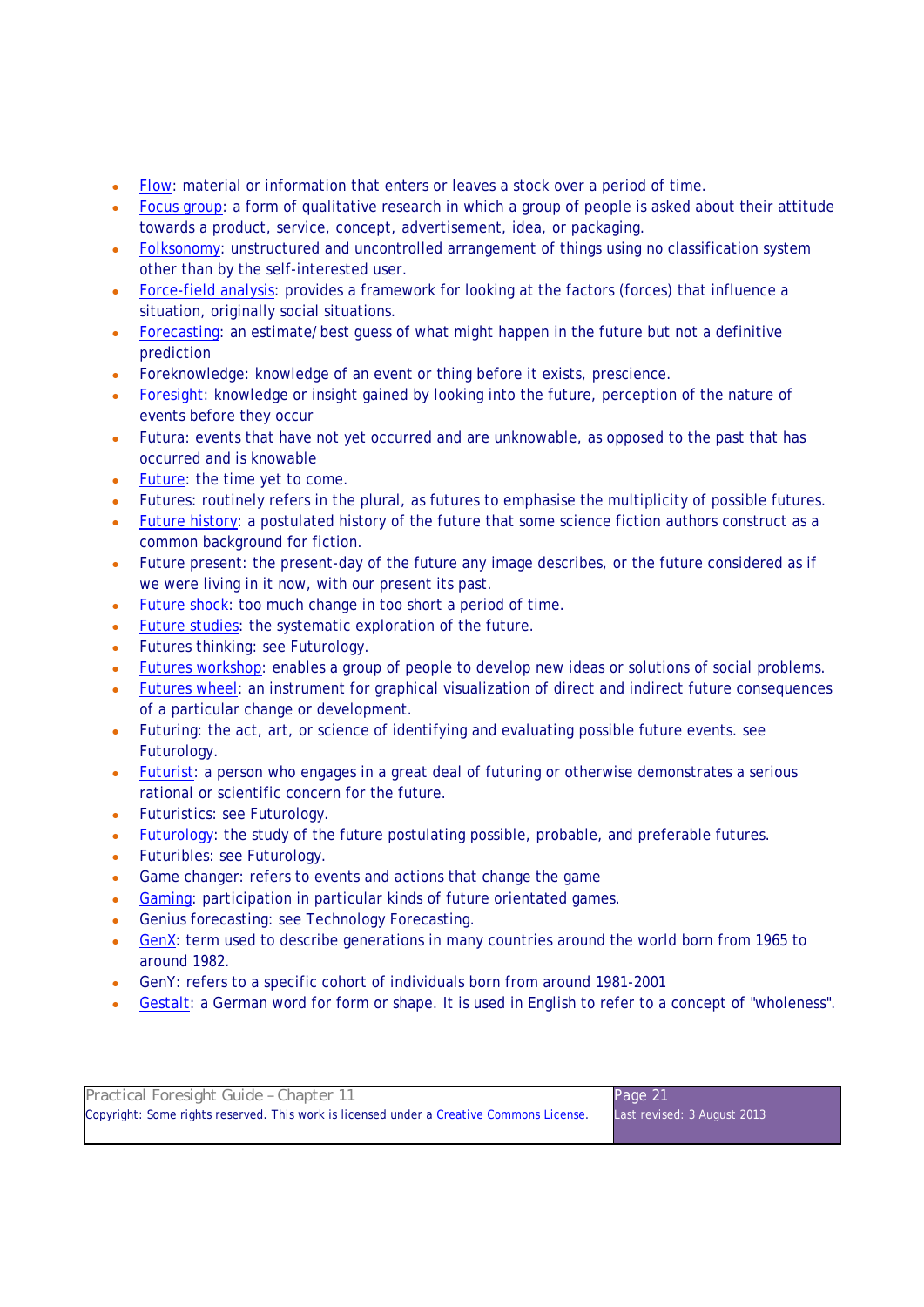- Heuristic: a useful mental shortcut, an approximation, or a rule-of-thumb for quiding searches and enabling adaptive decision-making and thinking.
- Hierarchy: systems organized in such a way as to create a larger system; subsystems within systems.
- Hindsight: the opposite of foresight.
- High Impact/Low probability: an analysis to determine white (opportunistic) and black (threat) spaces and to seek pre-emptive solutions.
- Historic analogy: using past events to create similar mental images of an updated potential future.
- Holon: a system that contains other systems, and is itself contained within a larger system.
- Horizon scanning: the initial and continuing process of reviewing and analysing current literature, web sites, and other media to identify and describe noteworthy trends and their possible development and future.
- Hypotheses: possible explanation of the past, current or future.
- Hypothesis generation: a technique to discover all possible hypotheses.
- Image of the future: an imaginary description (in any format or media) of a possible future outcome for a given item of interest: a person, a community, an organization, nation, society, bioregion, planet, etc.
- Impacts: See Environmental scanning.
- Incasting: living in a particular future scenario, and working through its implications.
- Indicator: a phenomenon that can be tracked periodically to spot change.
- Indicator validator: a tool to easily assess the diagnostic power of indicators.
- Influence diagram: a graphical rendition of factors in a problem or situation, including arrows and signs (+ or – for polarity) to show the relationship between them. Similar to causal loop diagram but follows slightly different conventions.
- Industry: organized economic activity.
- Innovation: refers to both radical and incremental changes in thinking, in things, in processes, or in services.
- Innovation stage: tracks the line of progress of an innovation from the creation of an idea to its development.
- Input-output model: uses a matrix representation of a nation's (or a region's) economy to predict the effect of changes in one industry on others and by consumers, government, and foreign suppliers on the economy
- Insight: an observation or manifestation of change.
- Institutional analysis: that part of the social sciences which studies how institutions, i.e., structures and mechanisms of social order and cooperation governing the behavior of two or more individuals, behave and function.
- Interview: a conversation between two or more people (the interviewer and the interviewee) where questions are asked by the interviewer to obtain information from the interviewee.
- Integral futures: seeks a comprehensive understanding of humans and the universe by combining, among other things, scientific and spiritual insights.

| Practical Foresight Guide - Chapter 11                                                   | Page 21                     |
|------------------------------------------------------------------------------------------|-----------------------------|
| Copyright: Some rights reserved. This work is licensed under a Creative Commons License. | Last revised: 3 August 2013 |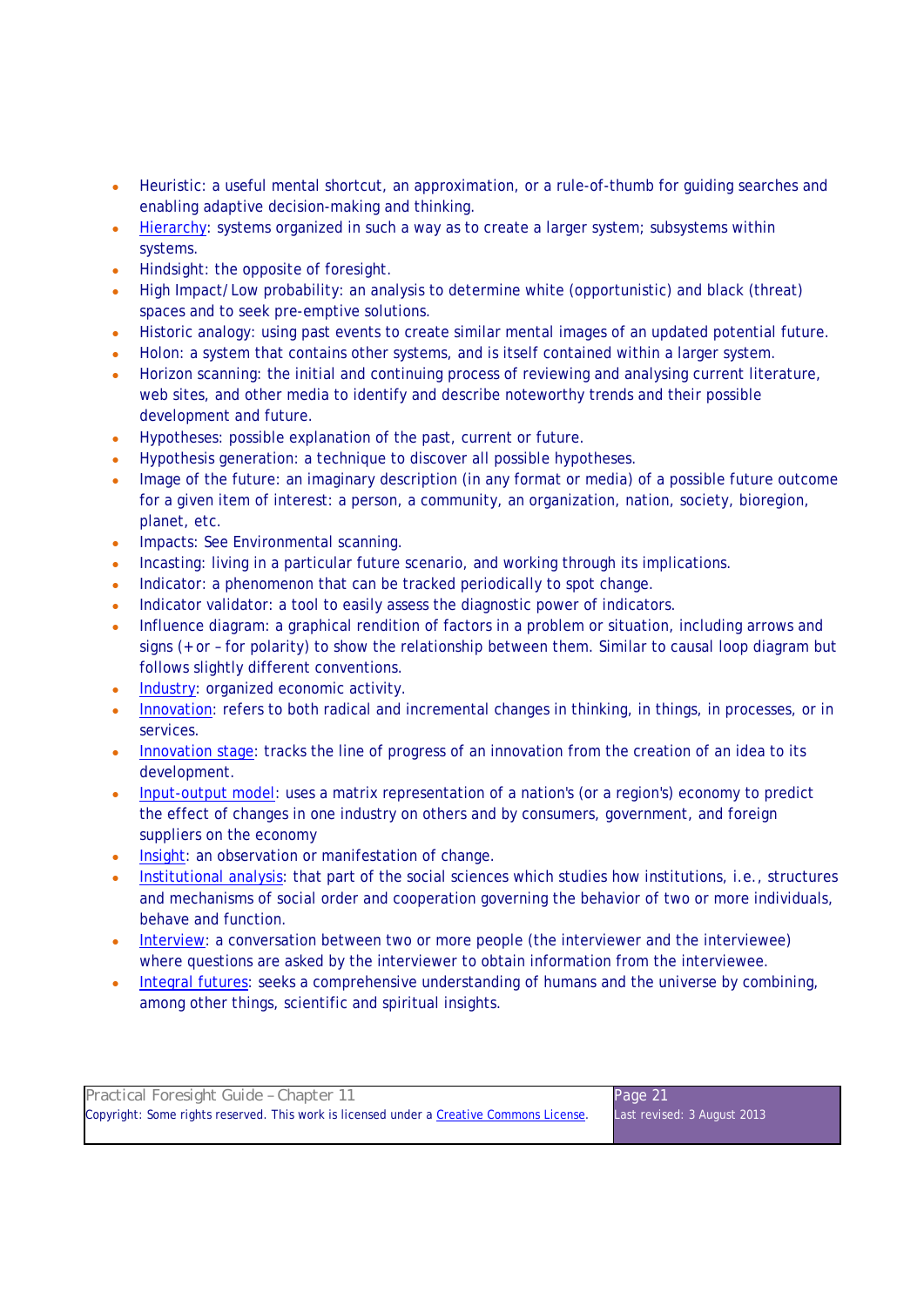- Interesting future: involves enough uncertainty that the future cannot be readily inferred or predicted with any confidence.
- Intimation: hint, suggest, proclaim, make known.
- Issue trees: logical structuring of issues.
- Judgemental forecasting: Making a numerical forecast using expert judgement or intuition. See Forecasting.
- Kondratiev wave: regular, sinusoidal cycles in the modern (capitalist) world economy.
- Key assumptions check: systematic technique for questioning assumptions.
- Lagging indicator: an indicator that reflects warnings that have already occurred.
- Law of diminishing/accelerating returns: in a production system with fixed and variable inputs (say factory size and labour), beyond some point, each additional unit of variable input yields less and less additional output. Conversely accelerating returns exhibits the opposite effect.
- Leading indicator: an indicator that reflects early warnings of change.
- Lead time: the period of time between the initiation of any process of production and the completion of that process.
- Level: a term used for what is now more commonly referred to as a stock.
- Lifestyle: the way a person lives.
- Likelihood: probability.
- Limiting factor: a necessary system input that is the one limiting the activity of the system at a particular moment.
- Limits to Growth: a book modeling the consequences of a rapidly growing world population and finite resource supplies.
- Linear relationship: a relationship between two elements in a system that has constant proportion between cause and effect and so can be drawn with a straight line or graph. The effect is additive.
- Literature review: a body of text that aims to review the critical points of current knowledge on a particular topic.
- Macrohistory: see Social cycle theory.
- Manifestation: see Insight.
- Maturity: development stage of an idea, issue etc. ranging from an immature new-born or newly emergent state to a highly mature condition of senescence.
- Media type: formats of resources.
- Megatrend: a widespread (i.e., more than one country) trend of major impact, composed of subtrends which in themselves are capable of major impacts.
- Metaphor: the concept of understanding one thing in terms of another.
- Modeling: system representation of indicative relationships allowing for hypothesis testing.
- Mission: brief description of a company's fundamental purpose. A mission statement answers the question, "Why do we exist?"
- Mitigation analysis: see Risk Management.
- Monitoring: continuous (or on-going) observation of certain aspects of something.
- Morphological box: multi-dimensional, non-quantifiable problems where causal modeling and simulation do not function well or at all.

| Practical Foresight Guide - Chapter 11                                                   | Page 21                     |
|------------------------------------------------------------------------------------------|-----------------------------|
| Copyright: Some rights reserved. This work is licensed under a Creative Commons License. | Last revised: 3 August 2013 |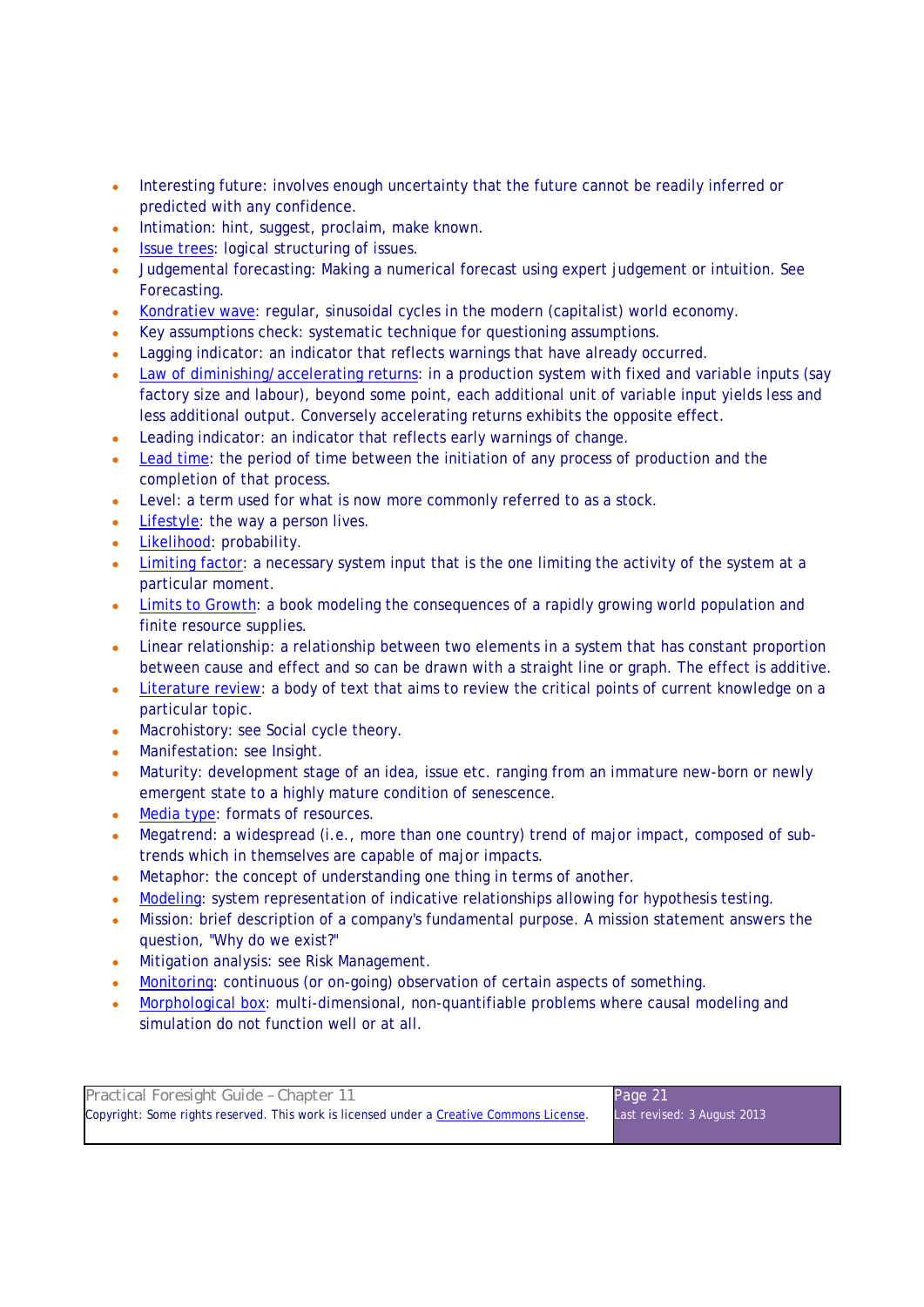- Multi-Criteria Decision Analysis: a discipline aimed at supporting decision makers who are faced with making numerous and conflicting evaluations.
- Narrative analysis: making meaning out of fragmented, user-generated, and shared information.
- Negative feedback: a form of circular causality within a causal loop where the impact of an increase of one element in the loop feeds back through the loop such that the traced impact results in a decrease of the variable that began the chain.
- Network analysis: maps associations between people, organizations or other entities.
- Nightmare (scenario): an image of the future which articulates an individual's or group's greatest concerns, worries, and fears, in a negative statement of a highly feared future outcome.
- Nominal Group Technique: A form of brainstorming that presents ideas one at a time in round robin fashion.
- Non-linear relationship: a relationship between two elements in a system where the cause does not produce a proportional (straight-line) effect.
- Normative: generically, it means relating to an ideal standard or model. In practice, it has strong connotations of relating to a typical standard or model.
- Normative futures: refers to futures research which involves consideration of the desirability of the outcome and typically involves planning and proactive action to achieve more desirable outcomes.
- No Surprise Future: used to refer to a future in which past patterns and relationships continue.
- Observation: see Insight.
- Organizational network analysis: a method for studying communication networks:
- Organizational storytelling: development of evocative narratives to convey core messages.
- Outside-in thinking: technique that broadens thinking by looking at an issue from an external perspective.
- Oval Map: a mind map developed by a group and is the equivalent of a concept map. An oval map differs from a cognitive map in that it represents group insights as opposed to those of on an individual.
- Paradigm shift: a pattern or model change.
- Path dependence: means simply "history matters" a broad conception while others use it to mean that institutions are self-reinforcing - a narrow conception.
- Pattern: a theme of reoccurring events or objects sometimes referred to as elements of a set. These elements repeat in a predictable manner.
- Pattern language: a structured method of describing good design practices within a field of expertise.
- Penetration: the proportion of the total number of potential purchasers of a product or service who are either aware of its existence or actually buy it.
- PEST analysis: stands for "Political, Economic, Social, and Technological analysis" and describes a framework of macro-environmental factors used in environmental scanning.
- Picture of the future: a mental image or vision of tomorrow and beyond.
- Plan(ning): a detailed scheme or a method.
- Polling: voting systems.

| Practical Foresight Guide - Chapter 11                                                   | Page 21                     |
|------------------------------------------------------------------------------------------|-----------------------------|
| Copyright: Some rights reserved. This work is licensed under a Creative Commons License. | Last revised: 3 August 2013 |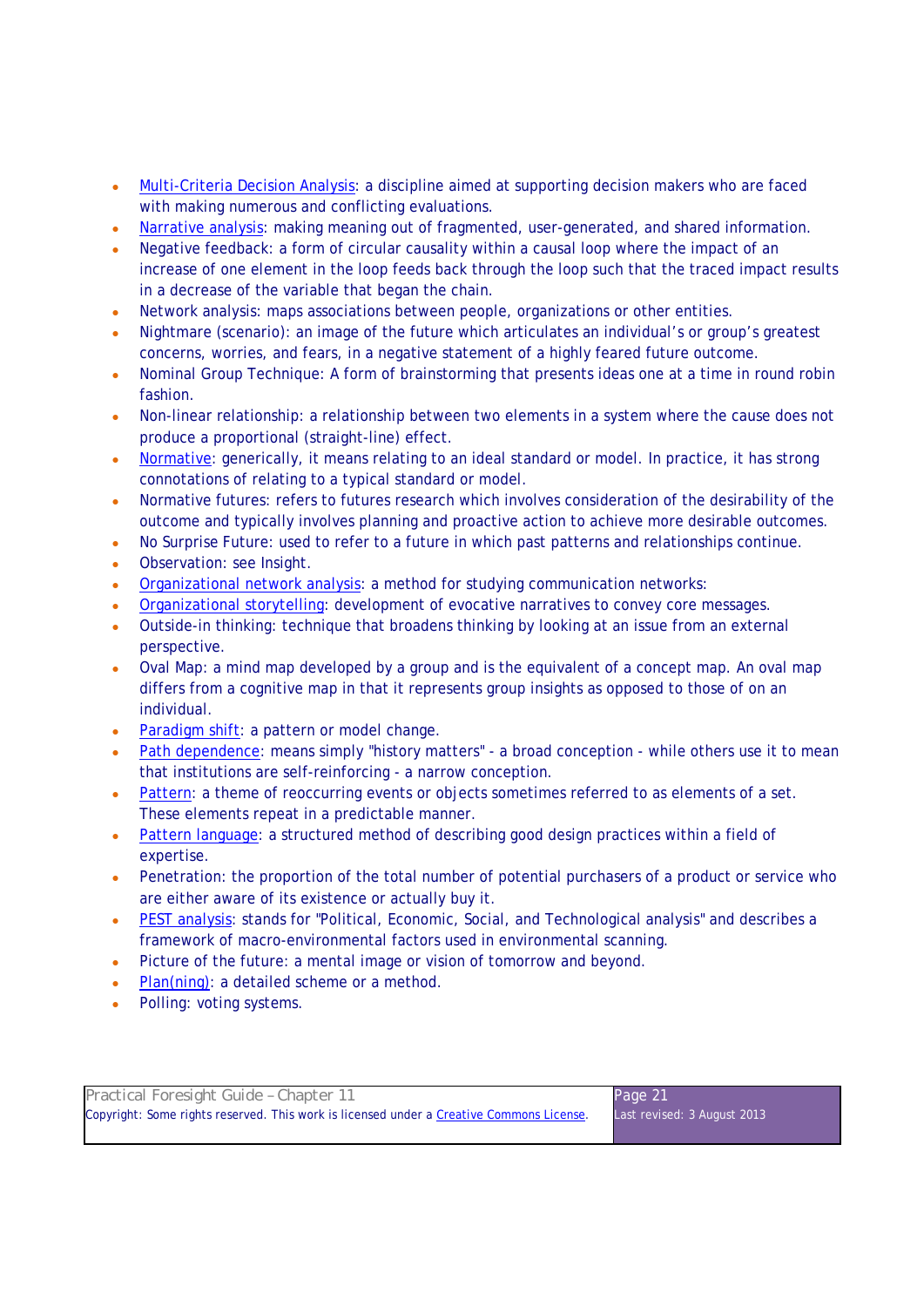- Positive feedback: a form of circular causality within a causal loop where the impact of an increase of one element in the loop feeds back through the loop such that the traced impact results in an increase of the variable that began the chain.
- Possible: a future capable of being achieved.
- Potential: possible but not yet actual future.
- Precursor events: an event necessary for another event to occur.
- Prediction: a specific statement that something will happen in the future
- Prediction market: crowd-based speculation technique to assess probable future outcomes.
- Preferable: preferred or more desirable future.
- Premonition: an intuition of a future, usually unwelcome, occurrence or foreboding.
- Pre-mortem analysis: Identifies and analyses the impact of potential future failure before it occurs.
- Prepared: to make ready or suitable in advance.
- Presentiment: a sense of something about to happen.
- Primary/secondary/tertiary effects: order of magnitude ripple effects on a system.
- Priority: right of precedence over others, something given specific attention.
- Pros-cons: technique for evaluating policy ideas.
- Probable: likely to be or to happen future but not necessarily so.
- Probable futures: tends to be associated with the concept of "the most probable future".
- Probability: the likelihood or chance that something is the case or will happen.
- Process mapping: a consistent graphical representation of how a system or process works.
- Prognosis: term denoting a prediction of how a problem will progress, and whether there is chance of recovery.
- Project management: discipline of planning, organizing, and managing resources to bring about the successful completion of specific project goals.
- Projection: a forecast developed by assuming that a trend will continue into the future.
- Policy outcomes forecasting model: technique for estimating the impact of future political change.
- Prospective evaluation: Evaluating the success of a project that hasn't yet begun.
- Quadrant crunching: a systematic process for determining all feasible combinations between several sets of variables.
- Qualitative: qualitative research, featuring a high degree of subjectivity
- Quantitative: an attribute that exists in a range of magnitudes, and can therefore be measured.
- Quantitative scenarios: allows users to input alternative assumptions to generate alternative results.
- Rate: used for what is now more commonly referred to as a flow.
- Red Hat analysis: technique for playing the role of others to identify new opportunities and risks.
- Red Team analysis: a team-based technique for challenging conventional wisdom.
- Regional potential: analyses change by both physical and virtual zonal impacts.
- Reframing: Considers a situation or problem in a different way, or from a different point of view, often using multiple perspectives.
- Reflexivity: an act of self-reference where examination or action "bends back on," refers to, and affects the entity instigating the action or examination.

| Practical Foresight Guide - Chapter 11                                                   | Page 21                     |
|------------------------------------------------------------------------------------------|-----------------------------|
| Copyright: Some rights reserved. This work is licensed under a Creative Commons License. | Last revised: 3 August 2013 |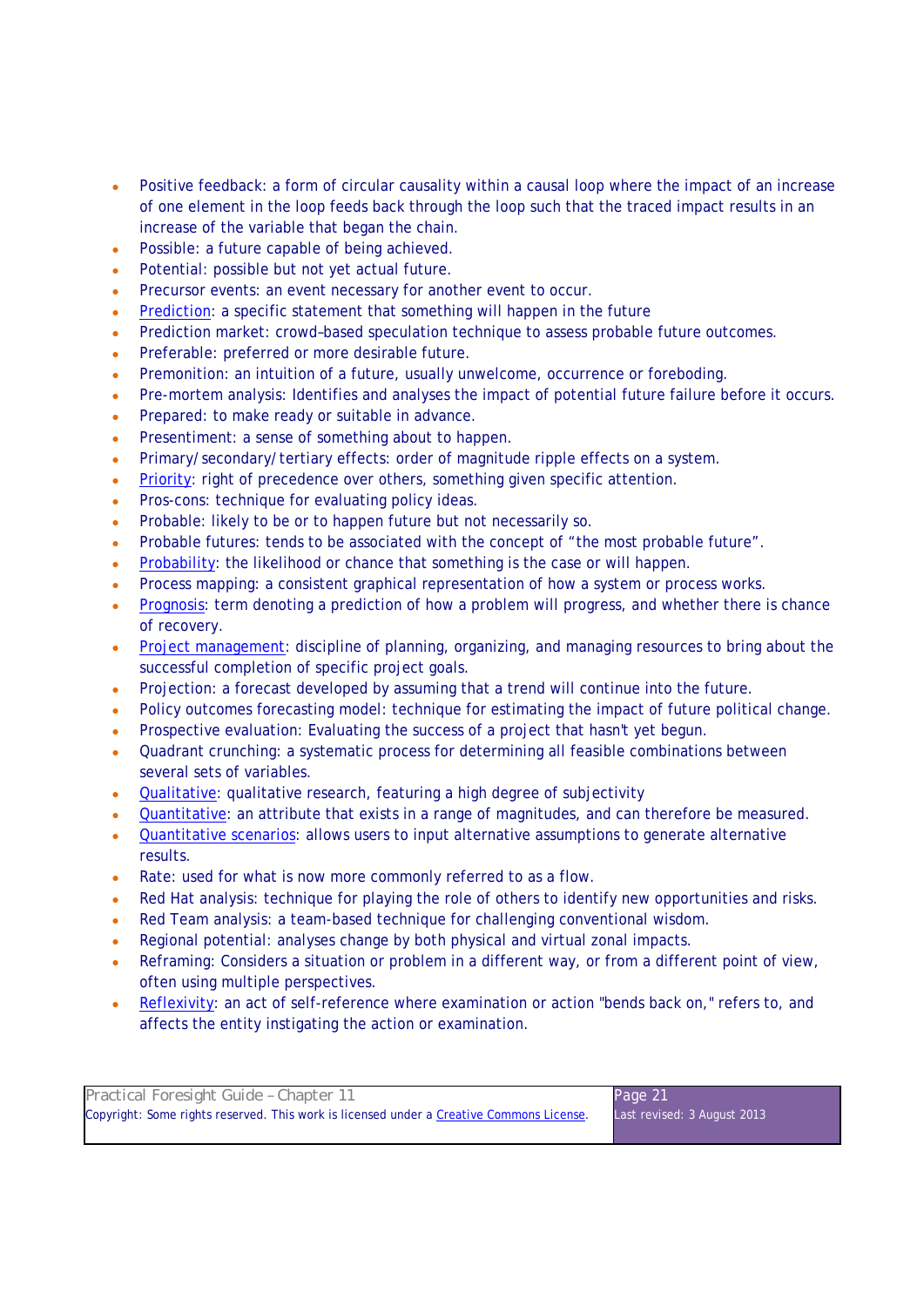- Reinforcing feedback loop: an amplifying or enhancing feedback loop, also known as a "positive" feedback loop" because it reinforces the direction of change; these are vicious cycles and virtuous circles.
- Relevance tree: an analytical technique that subdivides a large subject into increasingly smaller subtopics.
- Requirements analysis: encompasses those tasks that go into determining the needs or conditions to meet for a new or altered product, taking account the possibly of conflicting requirements of the various stakeholders.
- Resilience: the ability of a system to recover from perturbation; the ability to restore or repair or bounce back after a change due to an outside force.
- Risk: issues which may develop, or which already exist that are difficult to quantify and may have a high potential impact. Issues marked by a high degree of uncertainty; even basic information, which would help adequately assess the frequency and severity of a given risk, is often lacking. Such risks can occur as a result of economic, technology, sector specific, social changes, etc.
- Risk management: a structured approach to managing uncertainty related to a threat, through a sequence of human activities including: risk assessment, strategies development to manage it, and mitigation of risk using managerial resources. Risk is a concept that denotes the precise probability of specific eventualities. Technically, the notion of risk is independent from the notion of value and, as such, eventualities may have both beneficial and adverse consequences; however, in general usage the convention is to focus only on potential negative impact to some characteristic of value that may arise from a future event. Risk can be defined as "the threat or probability that an action or event will adversely or beneficially affect an organization's ability to achieve its objectives".
- Roadmapping: a graphic representation showing key components of how the future might evolve. Usually applied to a new product or process, or to an emerging technology matching short and long term goals with specific solutions.
- Role playing: Acting out a future scenario.
- Run chart: a visual display of data that enables monitoring of a process to determine whether there is a systematic change in that process over time.
- Satisficing: describes a form of bounded rationality for making a choice from an unknown set of options.
- Scanning: see Environmental scanning.
- Scatter diagram: a graphic display of data plotted along 2+ dimensions. Scatter diagrams are used to rapidly screen for a relationship between variables.
- Scenario: a predicted sequence of events that might possibly occur in the future.
- Scenario planning: a strategic planning method that some organizations use to make flexible longterm plans.
- Self-critique: Team based technique to identify weaknesses in hypotheses.
- Self-fulfilling prophecy: a prediction that directly or indirectly causes itself to become true.
- Self-organization: the ability of a system to structure itself, to create new structure, to learn, or diversify.

| Practical Foresight Guide - Chapter 11                                                   | Page 21                     |
|------------------------------------------------------------------------------------------|-----------------------------|
| Copyright: Some rights reserved. This work is licensed under a Creative Commons License. | Last revised: 3 August 2013 |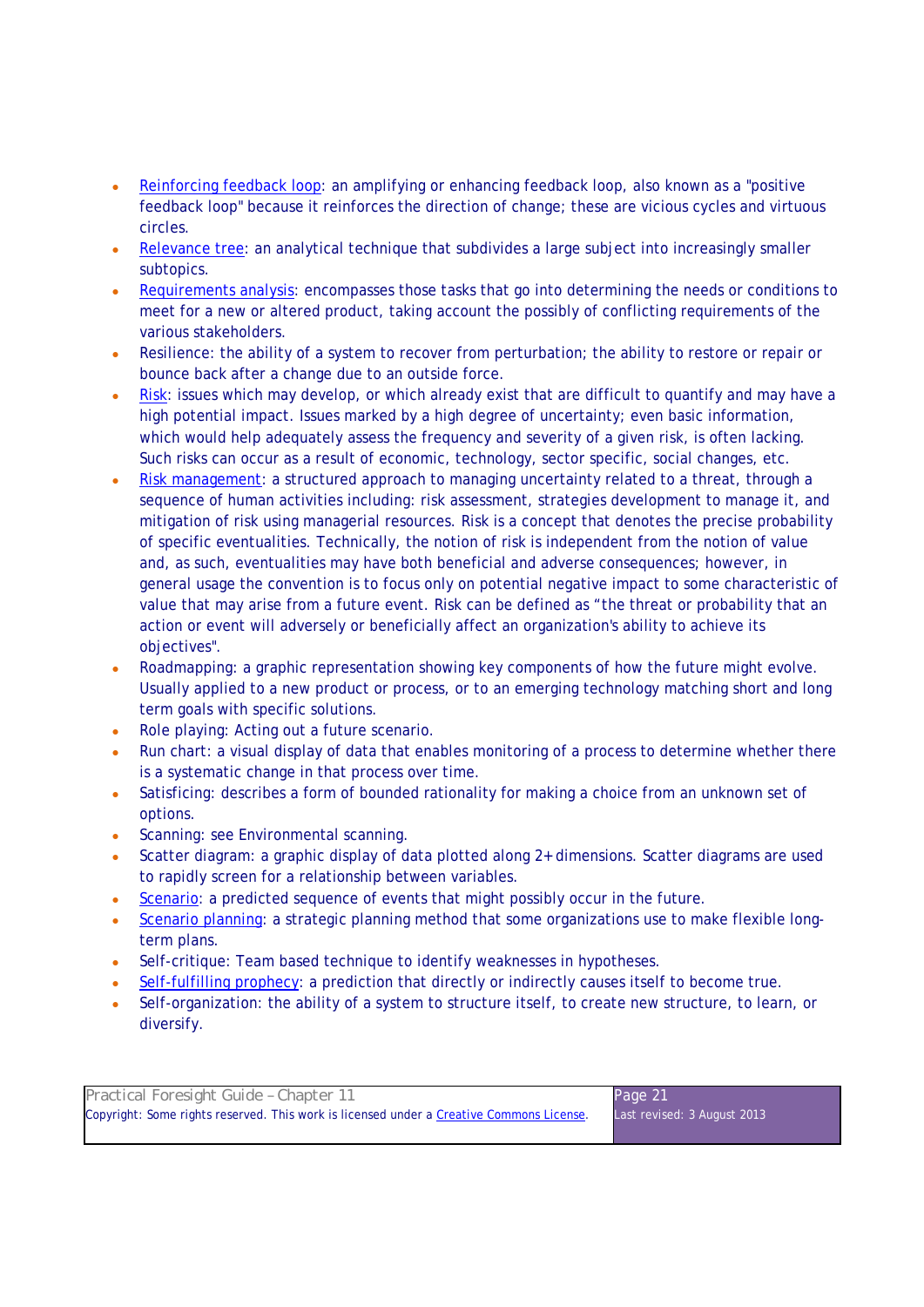- Sigmoid curve (S-curve): a curve where the rate of growth accelerates to a maximum and then slows.
- Shifting dominance: the change over time of the relative strengths of competing feedback loops.
- Signal strength: measure of incitement to action.
- Single-loop learning: describes control behaviour wherein the gap between the desired condition and actual results in action but without any examination or reconsidering of the mental models underlying the action.
- Simulation: imitation of some real thing, state of affairs, or process.
- Social change: examines change from the perspective of individual needs.
- Social cycle theory: argues that events and stages of society and history are generally repeating themselves in cycles.
- Social network analysis: views social relationships in terms of nodes and ties.
- Solution effect analysis: a structured method of checking the knock-on effects of possible futures.
- Source: the point or place from which something originates.
- Stakeholder analysis: connecting the dots and ranking the influence and power of stakeholders over each other.
- Starbursting: a form of brainstorming that focuses on question generation rather than ideas or answers.
- State of the Future Index: a measure of the ten-year outlook for the future.
- Statistical methods: investigate causality and in particular to draw a conclusion on the effect of changes in the values of predictors or independent variables on dependent variables or response.
- Stock: an accumulation of material or information that has built up in a system over time.
- Strategy: the art or science of planning.
- Strategic foresight: the planning that results when future thinking is applied to existing, real-world situations.
- Structured debate: A courtroom style argument that takes alternative views and presents arguments and counter arguments to a decision or hypothesis.
- Sub-optimization: the behavior resulting from a sub-system's goals dominating at the expense of the total system's goals.
- Sustainability: a characteristic of a process or state that can be maintained at a certain level indefinitely. The term, in its environmental usage, refers to the potential longevity of vital human ecological support systems, such as the planet's climatic system, systems of agriculture, industry, forestry, fisheries, and the systems on which they depend.
- Surprise: a gap that arises suddenly arises between peoples' perceptions and expectations of a situation.
- SWOT analysis: acronym and technique to evaluate (s)trengths, (w)eaknesses, (o)pportunities and (t)hreats.
- Synchronicity: the experience of two or more events which occur in a meaningful manner, but which are causally un-related. In order to be "synchronistic," the events must be related to one another temporally, and the chance that they would occur together by random chance must be very small.

| Practical Foresight Guide - Chapter 11                                                   | Page 21                     |
|------------------------------------------------------------------------------------------|-----------------------------|
| Copyright: Some rights reserved. This work is licensed under a Creative Commons License. | Last revised: 3 August 2013 |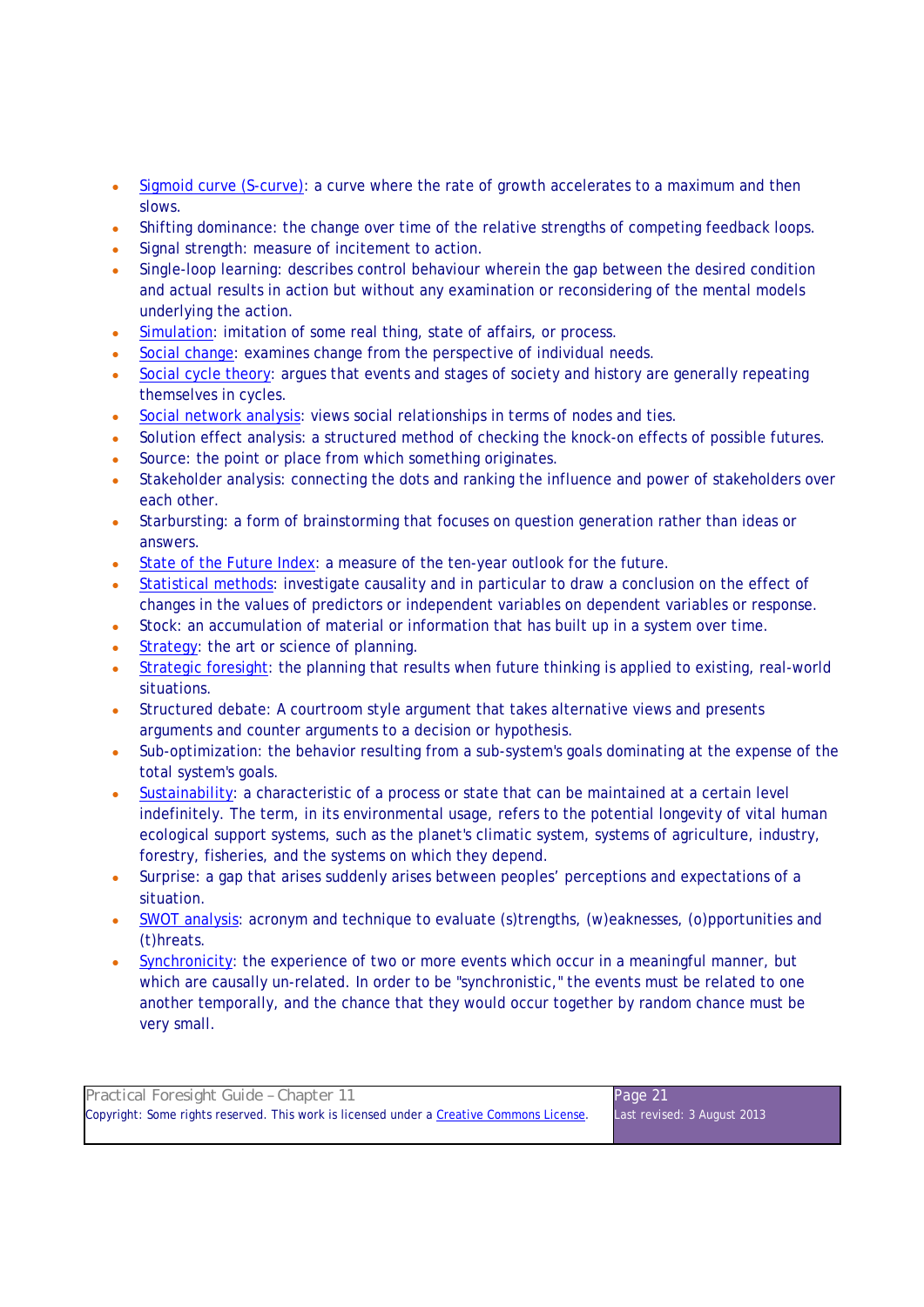- Synectics: more demanding method of Brainstorming that drives out actions rather than just ideas.
- Synergy: the behaviour of whole systems unpredicted by the behaviour of their parts.
- System: a set of elements or parts that is coherently organized and inter-connected in a pattern or structure that produces a characteristic set of behaviors, often classified as its "function" or "purpose".
- Systems analysis: characterises and links systems and properties into a coherent whole.
- System sciences: refers to the collective disciplines that study systems and system-related phenomena and their associated knowledge base, including such sciences as biology, cybernetics, electrical engineering, evolutionary ecology, mathematical biology.
- System dynamics: an approach to understanding the behavior of complex systems over time using quantitative modeling.
- Systems thinking: a framework that is based on the belief that the component parts of a system will act differently when the system's relationships are removed and it is viewed in isolation.
- Systems theory: represents the conceptual framework of system-related principles, theorems, and logic from across the system sciences.
- Taxonomy: structured, semantic arrangement of things using deterministic, rule-based classification systems.
- Technology acceptance model: an information systems theory that models how users come to accept and use a technology.
- Technology assessment: Systematic method for exploring future technology developments and assessing their potential societal effects
- Technology forecasting: potential characteristics of technology, such as levels of technical performance.
- Technology road-mapping: road-mapping aids planning and placing products with the use of scientific and technological resources.
- Technology sequence analysis: statistical combination of estimates of the time required to achieve intermediate technological steps.
- Terminal scenario: an end state from which there is no perceived future change.
- Time-frame: the period of time that one is assuming for the purposes of decision making and planning.
- Timeline: chronological ordering of a sequence of events.
- Time series: a sequence of data points, measured typically at successive times, spaced at (often uniform) time intervals.
- Time series analysis: methods that attempt to understand such time series, often either to understand the underlying context of the data points (where did they come from? what generated them?), or to make forecasts (predictions)
- TINA: (T)here (i)s (n)o (a)lternative.
- Trend: general tendency or direction evident from past events increasing or decreasing in strength of frequency of observation; usually suggests a pattern.
- Trend impact analysis: collecting information and attempting to spot a pattern, or trend, and assess its influence from the information.

| Practical Foresight Guide - Chapter 11                                                   | Page 21                     |
|------------------------------------------------------------------------------------------|-----------------------------|
| Copyright: Some rights reserved. This work is licensed under a Creative Commons License. | Last revised: 3 August 2013 |